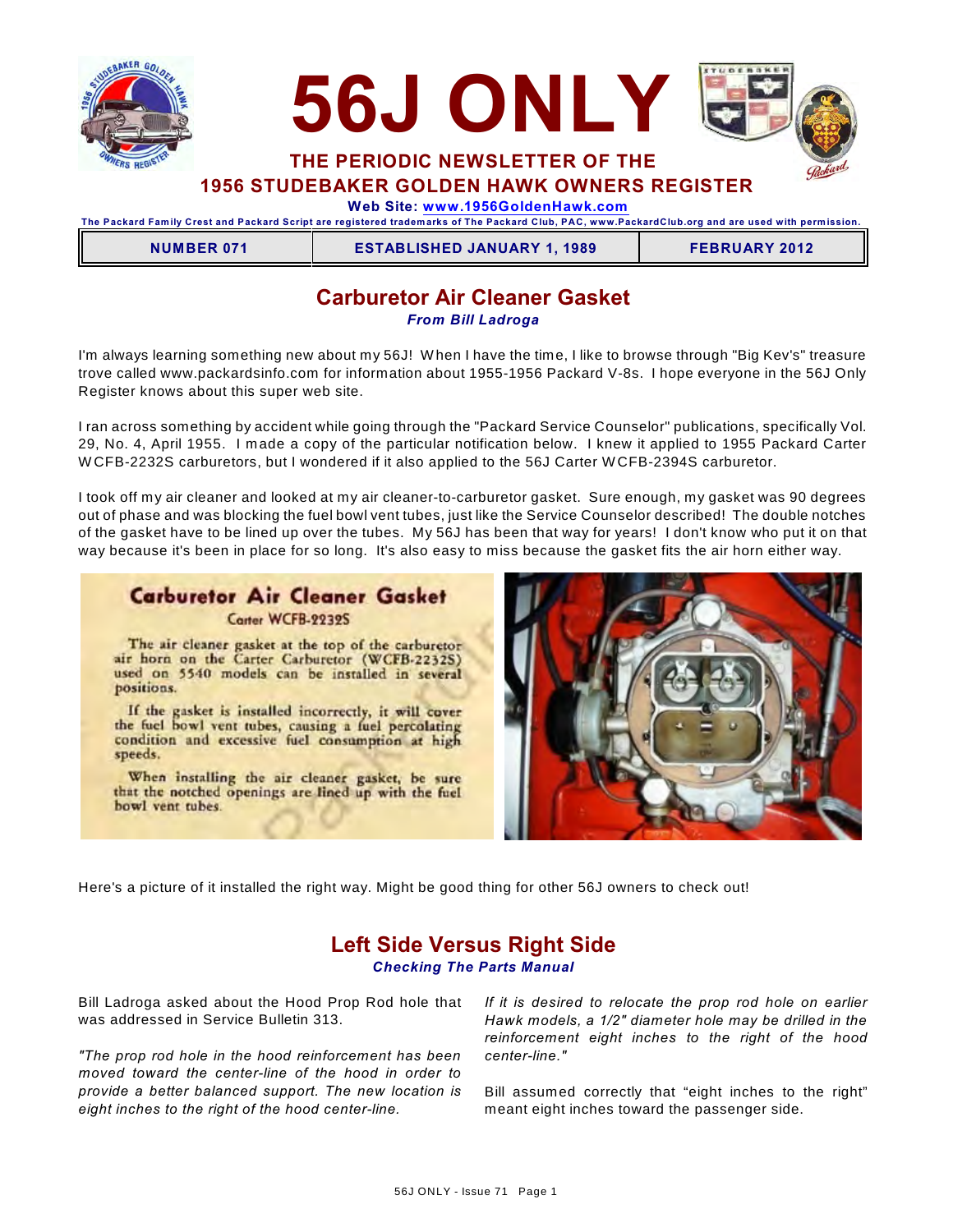For several years after I bought my first car, I wondered which side was left and which was right with regard to photos and descriptions in the various manuals. For me this started with the photo on Page 4 of the *Propeller Shafts And Universal Joints* section of the shop manual. Figure 4 on that page shows a view of the drive shaft going through the cross member

As most of you know, there are four mounting holes on each side of the large hole in the cross member. The correct set of holes to use was dependent on the car model.



Before I crawled

under the car and compared what I saw to the photo, I always thought this view was from the front looking toward the rear. I could never find an explanation shown in the shop manual, but I did find an explanation in both the Chassis Parts and the Body Parts Catalogs.

Page No. III of both the *1953-58 Body Parts Catalog, and the 1955-58 Chassis Parts Catalog* shows the following:

#### **DEFINITION OF LOCATIONAL TERMS:**

*"All parts pertaining to a given vehicle having the same function, but which are not interchangeable on that vehicle, are designated by right, left, upper, lower, front or rear in regard to the location in or on the vehicle when it is viewed from the rear facing forward: In other words as the part is viewed when one is seated facing forward in the vehicle."*

I put this same information on page no. III of the *1956 Golden Hawk Chassis & Body Parts Catalog*. I can only assume this explanation carries over to the *1956 Passenger Car Shop Manua*l as well.

### *Moog Replacement Front Coil Springs Taken From The 56J Only Message Forum*



**Joe Hall:** A recent article in Turning W heels, and a thread on the Stude Newsgroup discussed Moog spring # CC655 as a suitable replacement for Stude V8s. They are a modern, progressive rate

spring, originally installed in some late 1980s Oldsmobiles, and early 1990s Cadillacs. The price, at around \$90 per pair, is about half of what I paid 10 years ago for a pair of new springs, custom made to 56J, heavy duty specs (Studebaker part #526125).

A few months ago, I installed a set of the Moogs in a 1962 GT Hawk. They are simply the best set of springs I've

ever experienced in a Hawk. They provide a soft ride, with gentle firmness during harsh bumps, dips, hard braking and in the twisties. The ride height is comparable to factory photos of GT Hawks.

I liked the Moogs so much in the GT, I ordered another set, this time for the 56J, and installed them today (12-04- 2011). After a short test drive, the results are the same as with the GT.

For anyone needing springs, or doing front end work anyway, i.e. king pins or bushings, the Moogs are a terrific, modern upgrade, and about half the price of most other 56J springs.

I'd also recommend installing a 3/16" spacer in the drivers' side of 56Js, to compensate for the weight differential, per standard Stude procedure, especially for 56Js with power steering. Just passing on a great find. W hoever originally figured this out, really did their homework.

**Tim Tuttle:** I've been doing some research on the Moog front replacement spring. I have found that Autozone sells this spring under the Duralast brand instead of Moog. The Duralast part number is RCS655V it sells for 45.99 as a special order part. It shows this fits many Olds, Buick, and Cadillac cars. I have used Duralast springs on other cars with no problems and a good quality ride

# **Cardboard Trunk Divider** *From Jim Bella*

The Trunk Liner (Divider) I bought from a Stude vendor back in 1996 was purple-ish gray on one side and black on the other. It did not appear to be NOS. The reasons I chose not to use it and have a replacement made locally to match my original ...and to conform to Studebaker Engineering drawing 1313246 were:



It was not the color of my original; had gaps at both top corners; the curvatures in the Liner did not fit up well with my wheelhousing panels. Also, those TW O 1 in. X 1 1/8 in. rectangular cut-outs in my original Liner (and

**Original Trunk Divider**

are required by the Studebaker Engineering drawing 1313246), were round holes instead.

On 1/27/1957 (ECN # 23441) Studebaker Engineering changed the material of the Trunk Liner for C & K models. Possibly some have confused the '56 C & K Liner material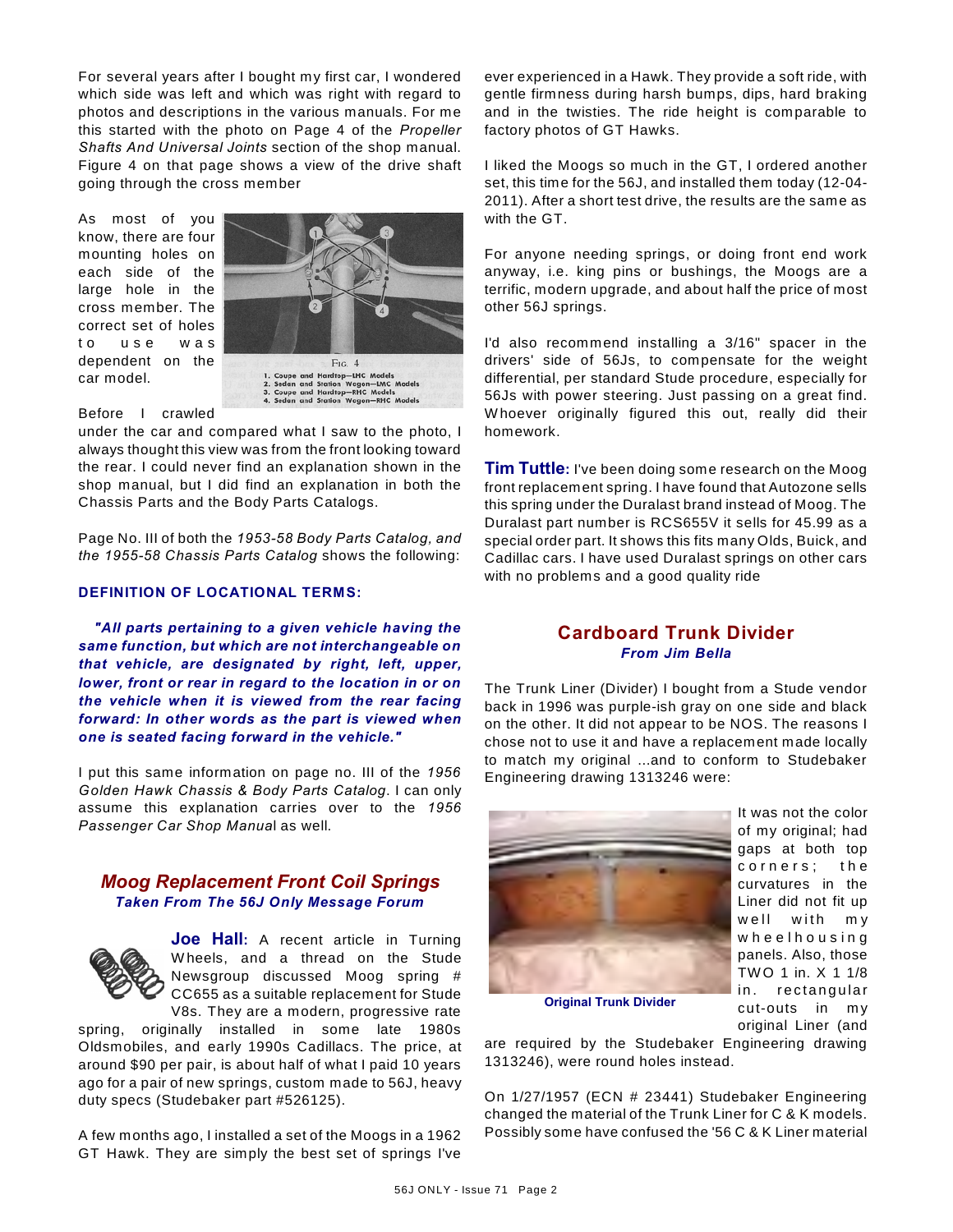with that used in most '57 C & K's ...or simply saying it really doesn't matter.

First picture is of my original 56J Trunk Liner/Divider. I took it out of my 1 owner SB built 56J back in 1967 and stored it. Last year I marked it up for a local trim shop to use as a "template" to cut a new replacement Liner (Divider) from



**Replacement Trunk Divider**

some very closely color matching stock. That Trim Shop has been installing interiors in Studebakers in South Bend since back in the day when Studebaker was too! They had plenty of that same sheet stock in inventory and appears they use it in their everyday operations, so most any good Trim Shop in your area may have it too. If any 56JONLY member would like a digital copy sent to them of Studebaker Engineering drawing (1313246) in PDF format simply email me at: [TheStudeFamily@aol.com](mailto:TheStudeFamily@aol.com)

# **How Many Are Left?** *By The Numbers*

| 257 Registered Owners                           |                              |  |  |  |
|-------------------------------------------------|------------------------------|--|--|--|
| 319                                             | By Current Registered Owners |  |  |  |
| Reported but Not Registered by the Owner<br>272 |                              |  |  |  |
| <b>Total Registered plus Reported</b><br>591    |                              |  |  |  |
| 34 Additional Cars Reported as Scrapped         |                              |  |  |  |

# **Mail Bonding**

**Letters are always welcome. If you need help or can offer advice, share it with other owners. (Edited as required.)**



# **Larry Bost September 27, 2011**

My 56J has turned the corner and we are putting it back together. Things are looking good. It is amazing the surprises, challenges, and paradoxes that develop during a restoration.

Your help with all the documentation, information, and access to other owners is invaluable.

# **Fred C. Howard September 27, 2011**

I just sold my Hawk VIN #6033058. It now resides with W illiam and Betty Stogner of, Redding CA. They also have a 1956 Sky Hawk.

My bucket list just got way too long. I plan to get down to only about a half dozen collectable cars and after this sale and the sale of a 1962 Falcon last month, I'm almost there.

I will never cease to be impressed with your dedication to this vehicle and the people involved with it. Thanks for all you do.

#### **Jack Mott September 28, 2011**

Looking for the 1956 golden hawk my dad owned in the 1960s. All I remember is the old license plate from California JDF002? Anything in your registry match that? **Note: Unfortunately, the license plate number was not enough for me to identify Jack's father's car.**

### **Wayne Hamilton November 02, 2011**



r e c e n t l y purchased 6031770 (2187) as a parts car for my project 56 J. It was originally shipped to Hamilton, Ontario. I don't know who was the original owner. It was purchased by Gord Burns in 1976 from

a Bailiff sale for storage auction for \$96.00. The car was last registered in 1967 to A. Stonehouse, 18 Sunninghill Ave, Hamilton Ontario. It was damaged, the front fenders and hood had been changed, the right fender is fiberglass. Gord sold the car to Gary Nuell in 2007. The car has AT, PB, PS. The car is too good to part out, my plan is to exchange some parts and then try to sell it.

#### **Brent Hagen November 12, 2001**



recently was talking to a couple of brothers who were remodeling the house next to ours. They noticed the 56J in my garage and

mentioned their uncle used to race a 56J. I was interested to hear more about the car, so they promised to inform their uncle and have him get in touch with me. He called me and we chatted about his car. I mentioned I would like to have a picture and today two large prints of his car showed up. It was an all black 56J with 3 spd O.D. and he mentioned he bought it from Mark's Motors in Portland, but I noticed the license plate frame shows "Don Rasmussen", another dealer also in Portland. In thumbing through the production orders I found the car, it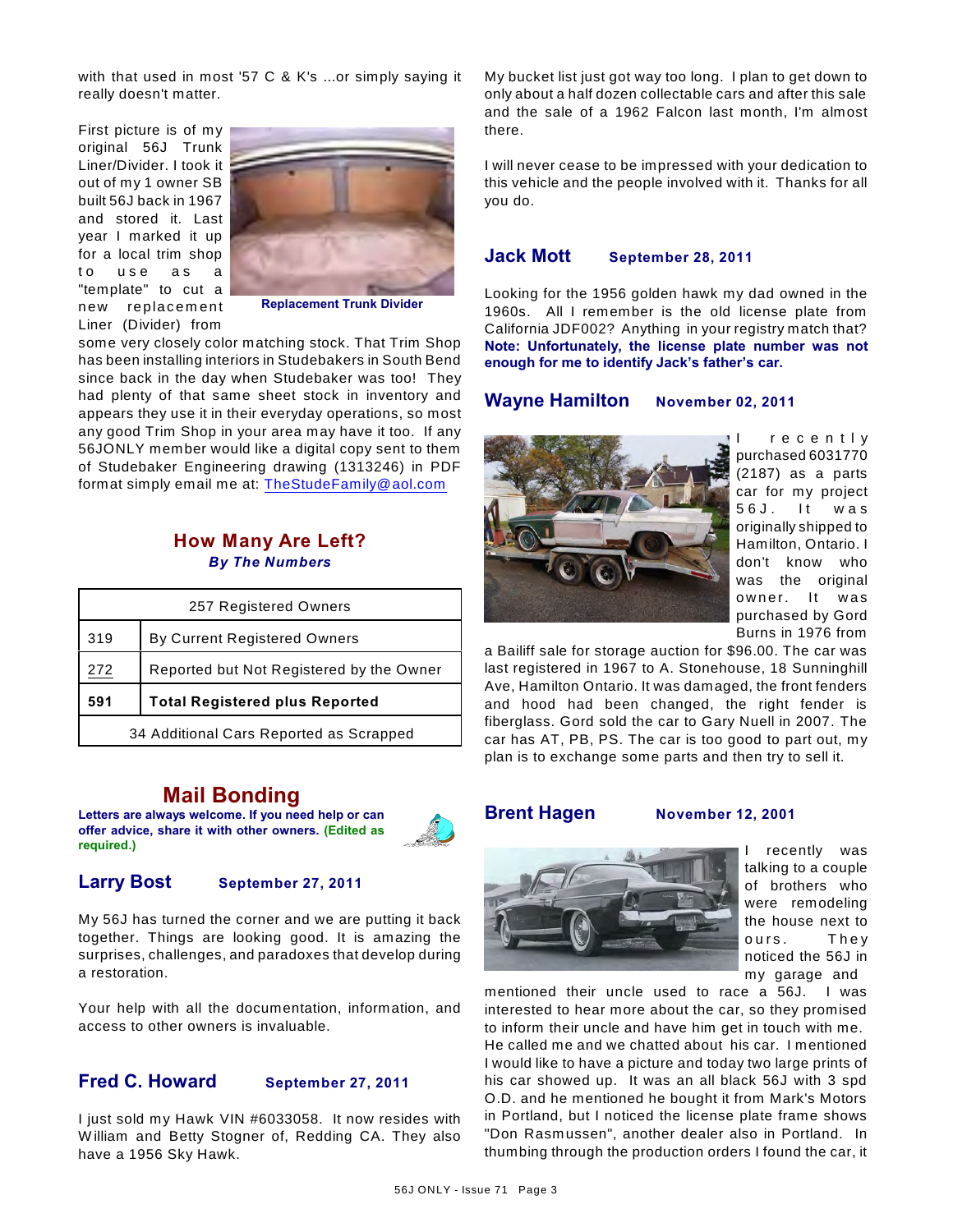was the last 56J ordered from Don Rasmussen, 6800544 a 3-speed O.D. car all black.

Here is what O.H. Zimmerman, the owner has to say about the car:

*"In 1956 I special ordered a black Golden Hawk, black and white interior, 352 cu. inch, 3 speed stick, 4.55 rear end, with overdrive, duel 4 barrel carbs. I built my own progressive linkage. Bought from "Marks Motors", Portland.* 

*In 1958, at White Salmon, Washington Air Strip, NHRA sanctioned drags, I turned "100.8" in the 1/4 mile. First 100 + MPH in the world for "Super stock".*

*I sold the hawk to a young man from Vancouver, WA in 1959. Included was another spare complete engine. I was in the "Kingpin" car club of Gresham, OR."*

Do you have any record of this car having been reported? I have never run across it, though it seems that there are many 56Js that ended up here.

## **Jean Aldrich November 14, 2011**

I would guess that you have heard already that I sold the 56 Golden Hawk last week..Sorry, I had no time to show it and it sat in my garage, sad and lonely.

The new owner will be in touch shortly or you may have seen him this last weekend at the TRI STATE event. I think the car will be very happy with him.

# **Steve Peterson January 06, 2012**

I met you at the dinner in Lancaster in 08. The members list I have is 2005. Do you have a newer one that can be emailed? If not I will send an envelope to you to get one.

I am the one who has traded my 56J to Mike Super for Joe Halls yellow and white car. That way I will have a good driver. I will be keeping the rebuilt engine and transmission. Once I get it I will make the corrections.

# **Geoff Cabrera January 14, 2012**

I just purchased this car today and have not had the opportunity to get the engine number, I will add it next week, the car does have the correct engine, correct and unmolested. It is a real find at it has sat outside, unappreciated for the last 20 or so years.

The car is rough but totally complete down to the hubcaps. The engine is free and I W ILL have it running soon. I want to thank you already for your pre purchase serial, body, engine number verification information. It was a great help .

#### *Note: After I responded, Geoff responded further:*

Thank you so much for all this information. It will be put to good use I assure you. You have already been a great help and with the production order printed in my hand I called my locksmith and he is making



keys for me. I purchased this car from a Craigslist listing. It was listed on December 26th but I didn't see the listing until January 6th.

I emailed the owner but he didn't respond so I thought the car was sold. On Thursday the owner called me and asked if I was still interested. After a few questions I bought the car sight unseen for an obscenely low number. W hen I went to see the car the owner told me that there had been several people who came to see it and passed on it. I was shocked to learn that anyone passed on this rare car.

Guess it was just meant to be but I tend to be lucky that way. I am attaching a few pictures of the car as it sat and if you like I will forward more as I get into it. I am looking forward to this project and to taking advantage of all the great information offered by your registry. Thanks again.

#### **Jan Dyck January 19, 2012**

The pieces of the puzzle are coming together.My new steering W heel has been made by shrock brothers and has been sent to me so I am expecting it in the coming days.

The car is now finally registered in Belgium with special license plate 0-000-056 .I got my FIVA passport.

Official confirmation is expected in the first week of February but through my personal contacts within FIA, FIVA, the touring club of Italy (ACI) and the 1000miglia organization I have heard that it is likely that we will be accepted.

It seems that our friend Leo Shiegl had also applied but I fear they want to allow only one car of the same make, model and year. Maybe he can try again next year.

Finally some less good news: I have problems with the automatic gearbox. The effect is like having a used disc in a manual box. the transmission does not have any grip. Do you think this might be caused by some elements in the system that are not enough oiled or a lack of oil in the box? Maybe due to the long period that the car remained unmoved?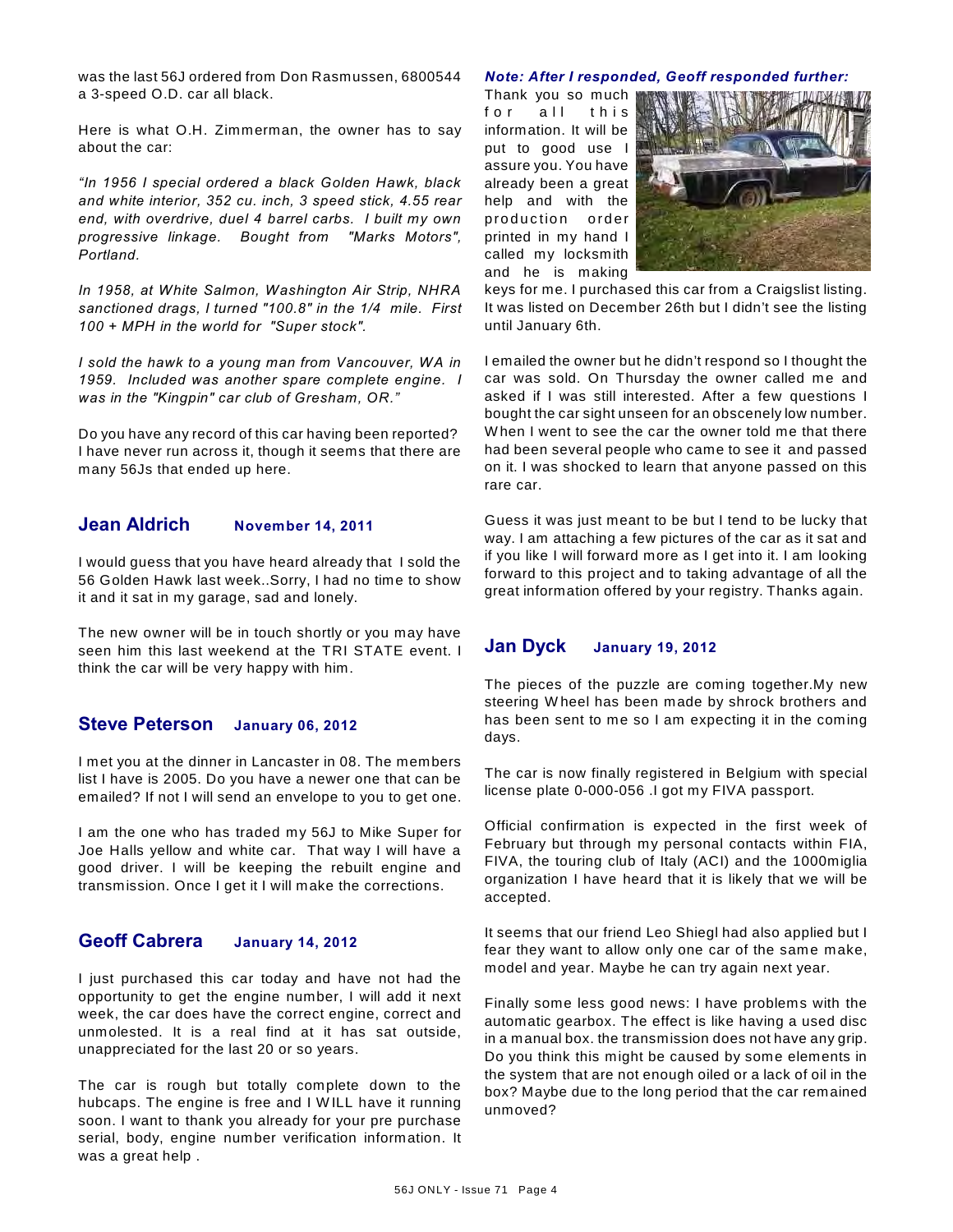My technicians are going to analyze and finalize the car for 1000miglia in the coming days but I would already like to have your opinion on the subject.

*Note: As most of you know by now, I am not the person to ask about the mechanics on our cars. The best bet is to post your question on the 56J Only Message Forum that Scott Reid started in July of 2002. With about 170 subscribers, an answer or an educated guess is almost always available. - FJA*

# **Here We Grow Again**

*Since the newsletter is now posted on the web site, we will no longer print addresses and phone numbers. If you move, please remember me when you send your change of address information.*

| 575 William Stogner SN 6033058    | Redding CA Prev Owner Fred Howard                                |
|-----------------------------------|------------------------------------------------------------------|
|                                   | Prev Owner J Scott Stumpff                                       |
| 577 Pedja Gligorovic SN 6031027   | Pocatello ID Prev Owner Don Hammond                              |
| 578 Jim Freed SN 6033257          | Palmetto FL Prev Owner Jean Aldrich                              |
| 579 Jan Dyke SN 6800147           | Antwerp Belgium Prev Owner Tom Borders                           |
| Grafton OH                        | 580 Mike Super SNs 6031222, 6800506, 6800459<br>6031195, 6032705 |
| 581 Richard Wayne Frye SN 6031889 | Southern Pines SC Prey Owner Unknown                             |
| 582 Geoffrey Cabrera SN 6031529   | Grahamsville NY Prev Owner Jeffrey Atwood                        |
| 583 Edward Kann      Sn 6031113   | Corvallis OR Prev Owner Mike Super                               |

*NOTICE: In lieu of dues, and to help keep my records correct, registration forms are mailed to owners who haven't been heard from for several years. If you receive one, complete and mail it at once or you will be dropped from the mailing list.*

# **Administrative "Assistance"**

**NOTE: Special notes and recurring items.**

°**EMAIL CLUTTER**: **I easily get 100s of messages a day, most of which are useless and interfere with the more important items. Please do not send forwarded mail to me. I just can't read it all. This includes anything not 56J related, especially jokes, E-cards, political and religious messages. Believe me, if you send it, I'll get it from 10 others also. Far too much aggravation for me!!!**

**56JONLY Message Forum** Started by owner Scott Reid in July, 2002. A method for owners and fans to exchange ideas. Go to our web site and click on *56JONLY Message Forum*. Then follow the instructions to sign in or join.

**NOTICE:** *If you want to contact me, or to include something in the newsletter, you must send it to me directly. You can do so through the 56SGHOR web site. NEVER write me at the Yahoo address.*

**56J ONLY, Electronic Version** The "E" version of the newsletter is in color, and undamaged in transit. If you would like to receive the newsletter electronically, *and save me a buck*, just let me know and send your Email address. I will send you a notice whenever the latest version is posted on the web site. You can read it, download it, and/or print it at your leisure. If you are not able to view it on the web site, let me know and I'll send it as an attachment.

Anyone with an Email address on file with me, will automatically receive the newsletter electronically. **Please let me know if you prefer to receive it by mail**. The mangling, ripping, and stains are free.

# *Wheel Estate*

**Due to our infrequent printing schedule, many ads may be quite old. Please let me know if the transaction has been completed. Notice: All prices indicated in the want ads are subject to change. ALWAYS check with the person or vendor for the latest information on pricing, shipping and availability.**

**Cars**

**For sale:** None

# **Other**

**For sale:** 56J Parts: New!: Hawk Frame Gussets (also referred to as Fish Plates) for repairing small cracks as well as frame crack prevention in the weak area of the frame where the main front crossmember meets the frame rail around the front coil spring pockets.\$15ea \$25 pr. Bendix Hydrovac mounting Brackets \$75/set, Hawk under dash tissue dispenser mounting bracket \$30, Upper & Lower Radiator Hoses \$20/ea, Fan & PS Belts \$10/ea, S/S "Check-Mark" m ounting brackets \$15/pr, Speedometer Cable (w/Ultra) \$50, Ultramatic Front Seal \$10, Rear Seal \$10, Pilot Bearing \$25, Brake W heel Cylinders \$35/ea, Brake M/C \$60,160 deg Thermostat \$5, Inner Fin mouldings (C-Chrome w/mounting clips) \$75/pr, Sparkplug W ire Bracket Rubber Grommets \$2/ea **56J Tune-up parts:** Premium quality solid core custom 56J & Packard engine spark plug wire sets. Please specify wire bracket type- early finger-type or later grommet-type, and single or dual carburetors. Cost is \$56 + \$10 shipping. Points \$6, Rotor \$10, Condenser \$7, Dist. Cap \$5-\$10-\$15, Spark Plugs \$15 (set of 8), Carburetor repair kits \$40 . Many NOS parts, including: Eng. Dip Stick, Dip Stick Tube, Tie Rod Ends, Hood Spring Set \$28, 1956-58 Hawk window regulators, Packard Exhaust gasket set/\$25, 56 Hawk trunk lock housing \$75, 56 Hawk front fender spears \$85ea/\$165pr, 56 Hawk Inst lite switch \$35,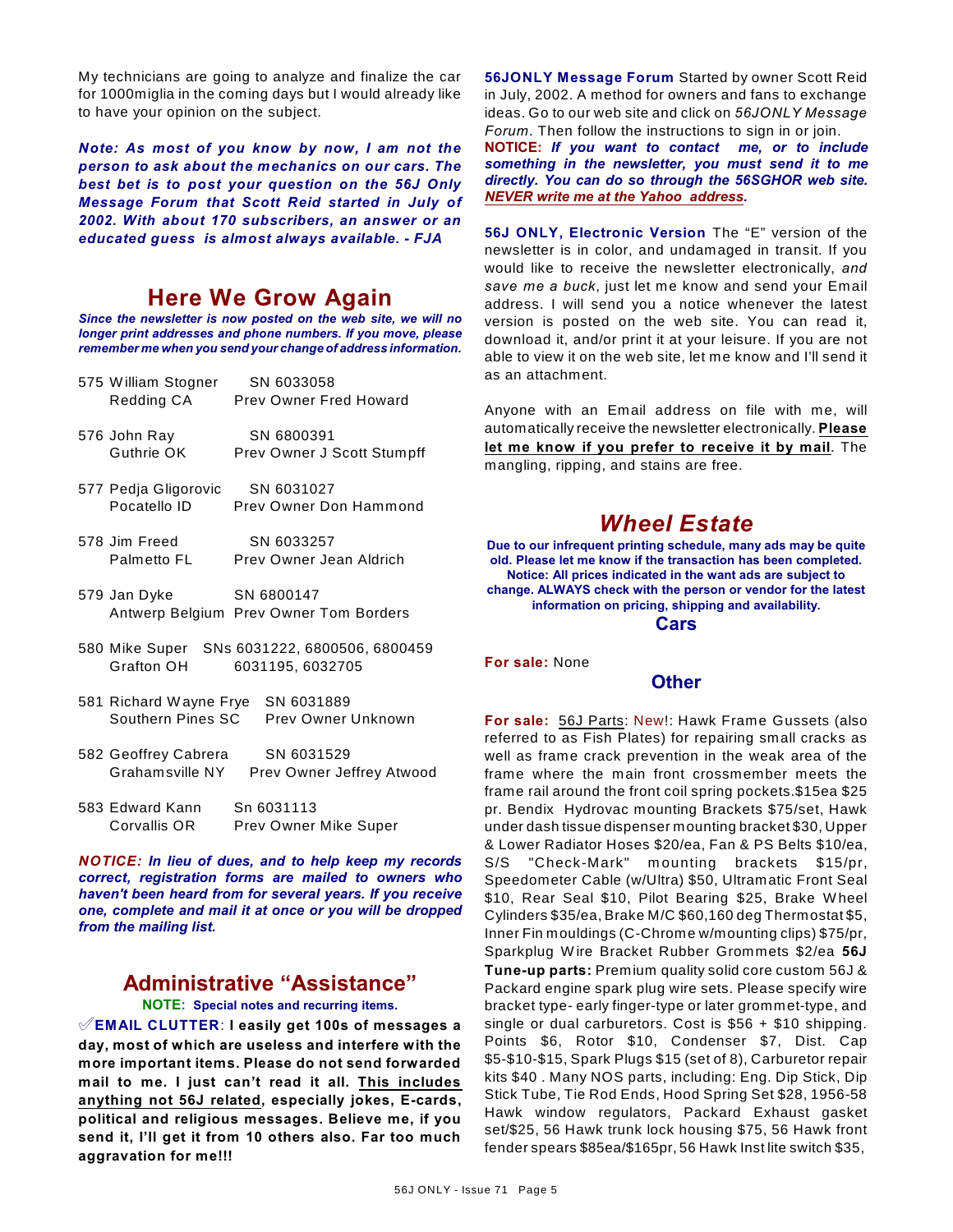Climatizer switch \$30, 56-64 Hawk RF fender ext \$35, 12 Volt Sparton Low tone horn \$85 Many More Available! Rebuilt parts: 56J Starters \$225 & 56J Generators \$175 (exchange). Tach sending units available, Hood Latches \$60, W ater Temp & Fuel gauges \$65, Oil & Amps gauges \$55. Used Parts: Lots of trim, switches, gauges, sheet metal, etc. New Radio Dial Glass for 1956 and 1957 Studebaker Delco radios, including 56J's. Accurate reproduction dial glass, just like the original, \$25 + \$4 shipping. **ALSO**: Rebuilt Packard water pumps for sale \$95, plus \$11.00 for shipping, (your core is appreciated). ALSO: Rebuilt 56J Carter fuel pumps \$95 (\$75 Core charge), Fuel Pump Rebuild Kits \$50 ALSO: Tachometers & Tachometer Sending Units: I can repair most of these. I also rebuild sending unit to tachometer interconnect cables. ALSO: Transmission Puke kit-II: Stop that fluid from belching out the dip stick tube on start up. \$5 ppd. **Prices subject to change**. **Contact:** Brent Hagen, 6220 SE 55th Ave., Portland, OR 97206-6800. [ghaw k 352@ effec tnet.c om](mailto:ghawk352@effectnet.com) T el: 971-219-9687. [www.1956goldenhawk.com/hagen](http://www.1956goldenhawk.com/hagen) (01-2012)

**Air conditioning** for 1955-56 V-8 Packard engine in



whichever car it is in. You will need the third pulley and bolt for the crankshaft to drive the compressor. Modern, dependable, serviceable equipm ent starts with the Sanden compressor, 100-AMP alternator to keep your battery

charged, and the electric cooling fan. **AC pulley and bolt** \$300.00, **Bracket Kit** for alternator & compressor including offset oil fill tube and all hardware, NAPA numbers for belts, etc. \$350.. Includes shipping and handling.

#### **ALSO**

#### **Ultra400 Automatic Transmission Conversion** for your

1956 Golden Hawk. Enjoy the difference and confidence. No puking overflow. More power to the wheels. For more information: Jack Nordstrom, 4975 IH-35 South, New Braunfels TX 78132, Tel 800- 775-7077. (11-2011)



**For sale:** 1956 Hawk Taillight Lenses #1312681 reproduction, excellent quality. 1540137 W iper Switch Reproduction. 1540135 Headlamp switch reproduction. Other parts as well at http://www.StudebakerParts.com Chuck Collins, 2410 W . Freeway Ln., Phoenix AZ 85021 or 602-995-5311, e-mail chuck@studebakerparts.com (11-2011)

**For sale:** Set of near perfect fins. I restored 2 56J's using three cars. The third car was junked due to frame and body issues but it did have good fins and stainless (no usable check marks) and other parts. The fins were carefully restored, primed and ready to install. W ill consider offers but shipping might be costly because of size and packing requirements. I will deliver parts free to York. [renda1007@yahoo.com](mailto:renda1007@yahoo.com) (11-2011)

**For sale:** Many used 56 J Parts, Hawk doors and rear quarters, Packard V-8s, 3spd overdrive setups, Power steering pumps. Call for needs. Many Studebaker Parts Available. K Body W indow Flipper Restoration Services, Stainless steel straightening, polishing. Very Good 56 Golden Hawk Hood. Dwayne Jacobson, 2620 Lake View Drive, Junction City, WI 54443. email studebaker56j@mac.com Phone 715-572-7292. (11-2011)

**Ultramatic Transmission Shift Indicator**. Die-cast Metal, with a clear casting, and indented letters pre-painted from the rear. Bill Glass, 18 Lorenz Dr, Valhalla NY 10595. 914-761-5788 or [BondoBill1@aol.com](mailto:BondoBill1@aol.com) (11-2011)



 $$40.00 + S/H$ 

**Adhesive Vinyl Inserts,** for 1956-1961 Studebakers with wheel cover (AC 2799). Enough to apply to 4 hubcaps, with spare inserts. Directions included \$27.50, includes shipping in



continental U.S. Right Impression, 319 S Chestnut St, Kimball, NE 69145, Phone or Fax: 308-235-3386 [rimpres@earthlink.net](mailto:rimpres@earthlink.net) (11-2011)

**For sale:** New, reproduction Fuel Tank Sending Units are available from Atwater Kent Manufacturing Company, 12 Jacques Street W orcester, MA, 01603. Call (508)792-9500 Monday - Friday 9AM - 5PM (EST) for prices or visit their web site which is located at: http://www.atwaterkentmfg.com/index.htm (11-2011)



**For sale:** Packard V8 engines built to your specifications. I have a completely rebuilt 352" long block in stock for \$2995.

#### **ALSO**

Just found a stash of 1998 manufacture NOS Packard V8 hydraulic valve lifters. These were made by Johnson, a major OEM supplier, before they went out of business. To get enough for my use, I had to buy two cases, 234 units. W ill sell them to my '56J friends for \$10.00 each. For comparison, most major Packard suppliers are asking \$14-16 each. Cam Retainer Plate and Spacer - The factory engineers redesigned the oiling system to ameliorate the lifter clatter problems. The second-design cam retainer plate and spacer has been remanufactured in A2 tool steel and is now available. Don't rebuild your Packard V8 without it. - \$75. Oldsmobile V8 Oil Pump Conversion Kit - \$210, Oldsmobile V8 Standard Duty Oil Pump and Pickup - \$100, Oldsmobile V8 High Volume Oil Pump and Pickup - \$150. Packard Engineering Oil Pump Relief Valve Dump Tube - \$25. Re-Manufactured Packard Oil Pump – Vacuum Pump replaced by a  $\frac{1}{2}$ " cast iron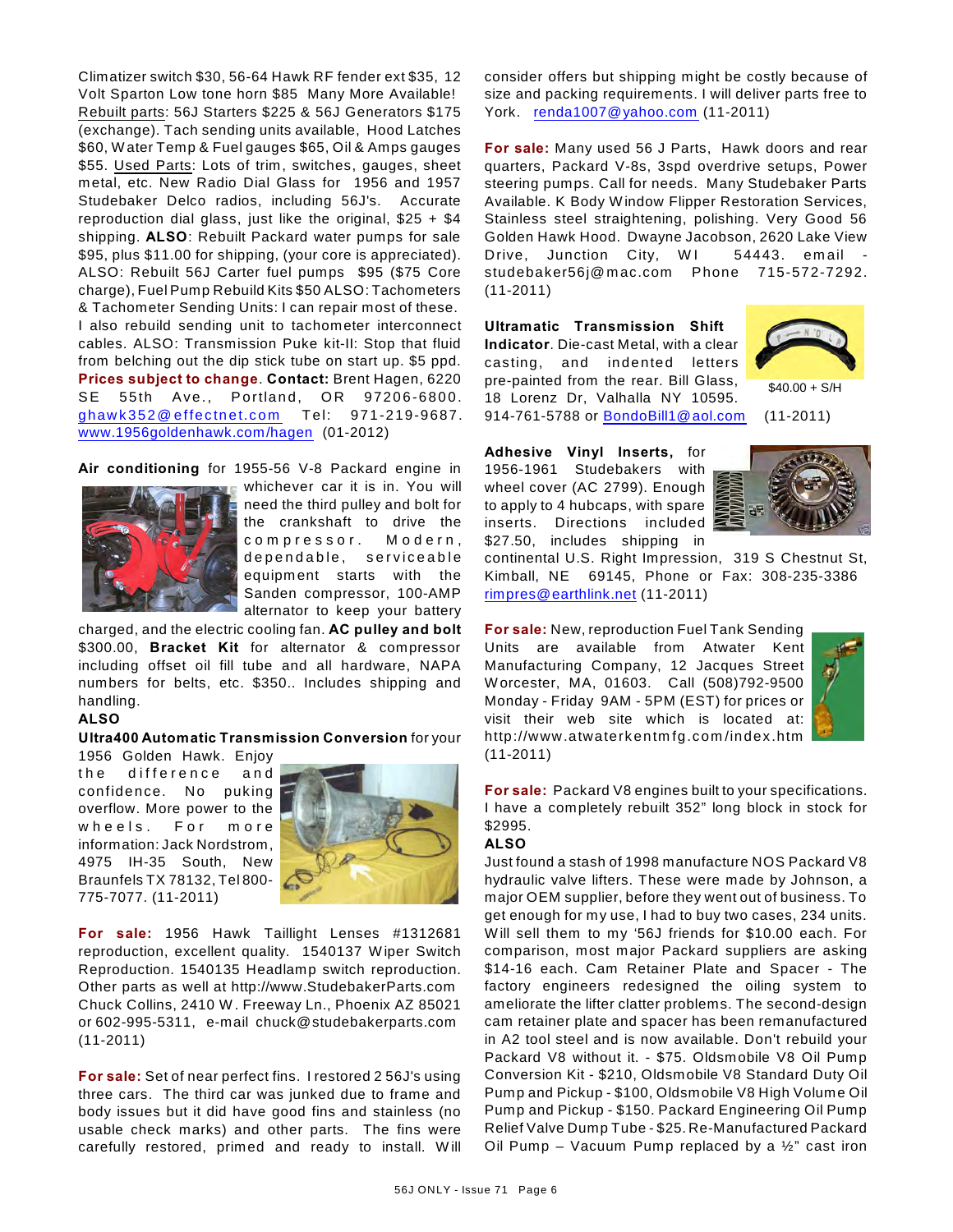bottom plate and triple the bearing area - \$350 and exchange of your pump. Neoprene Rear Main Seal - \$25. Reinforced Front Balance Damper and Neoprene Seal - \$100 and exchange of your damper. Rebuilt Water Pumps with improved seal and bearing. - \$100 and exchange of your pump.

Send cashier's check, money order or PayPal to Jack Vines, 3227 E. 28th Avenue, Spokane, WA 99223 PackardV8@comcast.net Packard V8 Limited. 509-535-8610. (11-2011)

**For sale:** NOS V/8 oil pumps A combination of NOS





output side of old style pump (440662)



and newly machined parts to make up a late oil pump. Does not include a bottom plate. **\$349.00 + 15.00 shipping** Roscoe Stelford 15N119 Reinking Rd Hampshire, IL 60140 Tel: 847-464-5119 Em ail: [Stelfordsinc@aol.com](mailto:Stelfordsinc@aol.com)

(09-2011)

1956 Sky Hawk and Golden Hawk headliner trim bows. One set consisting of 3 pieces with ends tapered. \$89.95 per set (includes shipping). Contact Myron McDonald at 417-678-4466 or cell 417-229-2603 (05-2010)

**Recast Steering Wheel PN 1540647,** white, 17", just like the original.  $$575.00 + $25.00$  S/H. Shrock Body Shop, 3999 Tyrone Pike, Coalport PA 16627. (05-2004) [www.shrockbrothers.com/steering\\_wheels.html](http://www.shrockbrothers.com/steering_wheels.html)

#### **AC-2799 reproduction Spoke Type hubcaps**. \$500.00

| <b>THE STUDEBAKER</b><br><b>GOLDEN HAWK</b><br>FOR 1999<br>That Baggain Base to all does director                                                                                                                                                                                                                                                                                                                                                                                                                                                                                                                                                                                                                                                                                                                                                                                                    |                                                                                     | <b>SPORTS CAR FUN</b><br>108.34<br><b>PRACTICAL FAMILY</b>                                                                                                                                                                                                                                                                                                                                                                                                                                                                                                                                              |
|------------------------------------------------------------------------------------------------------------------------------------------------------------------------------------------------------------------------------------------------------------------------------------------------------------------------------------------------------------------------------------------------------------------------------------------------------------------------------------------------------------------------------------------------------------------------------------------------------------------------------------------------------------------------------------------------------------------------------------------------------------------------------------------------------------------------------------------------------------------------------------------------------|-------------------------------------------------------------------------------------|---------------------------------------------------------------------------------------------------------------------------------------------------------------------------------------------------------------------------------------------------------------------------------------------------------------------------------------------------------------------------------------------------------------------------------------------------------------------------------------------------------------------------------------------------------------------------------------------------------|
| --<br><b>AS STARVITY INC.</b><br>THE AVEST CONTRACT JUST<br><b>DA ARCIT FERNICA</b><br><b>Mineral Avenue</b><br>5448<br>White Charter For Service Profit and<br>TRUCKSMITTECTS/INSURE<br>and the first design and the<br>BUILDING ON GOLDENHAM TOYOT<br>Interfer 604 and Supported Salar Princetters<br>ALLEY THEIR ANTIQUES AT THE R<br>tive 1977-33 by L.E-Kolt with<br>Call Township Corp.<br>Court / Street<br><b>MAY IN JUNEAU</b><br>week to the basic control of<br>at the car's tax is<br><b><i>PRESIDENT AUCHE</i></b><br><b>ATTN: NATIONAL</b><br>all this leads of cash all<br>an under its death of the automotive and an electronic country.<br>ALL UNK and exception and<br>all the sales areas to all acre wants<br>all clean and change as if not a love with<br><b>CATT DIGITS AT NOR</b><br>all the fairup school has constant<br>45 AND WAY BY LAT THEM<br>To 1994 FTA 4 TEL 2410 | 3 pints<br><b>Service Burning</b><br><b>KONS</b><br>Ŧ<br>.,<br><br>٠<br>÷.<br>۰<br> | The Boston Toyota (Plaza can di-<br>of the American at the Africa com-<br>2. Milanower 993 a.m.rdes off<br>and article<br>Long 198 h both attent<br><b>STATE OF CALIFORNIA COMPANY</b><br>Low below of printing the<br><b>Restaurance Executive Antique</b><br><b>Based and There with treats</b><br>×.<br>w.<br><b>Brooklynd, work formers</b><br><b>Robert Ford Archives Public</b><br><b>Bookley Cor Security Inc.</b><br>٠<br><b>Many plant bulleting</b><br>a. Box Walk car" mil<br>stated buildings and month with<br>and a raise<br>Minds Expendity Reported by ART<br>since an excel and allow- |
| The Secretary of<br>LOSELAND, N. St. and Commission<br><b>Building a construction</b>                                                                                                                                                                                                                                                                                                                                                                                                                                                                                                                                                                                                                                                                                                                                                                                                                |                                                                                     |                                                                                                                                                                                                                                                                                                                                                                                                                                                                                                                                                                                                         |

per set plus shipping. **1956 Golden Hawk Window Price Sticker** The design is based upon the general design of stickers which were actually done during the period 1959 thru 1966. Send \$40 along with your car's serial number and options/accessories which were

originally on your car (a copy of the production order would be very helpful.) If your car has been repainted and options/accessories added or deleted and you want the sticker to reflect the car as it is now just include the information. I have all of the prices. Telephone 708-479-2658 or Richard Quinn 20026 W olf Rd. Mokena, IL 60448. [rtq11@aol.com](mailto:rtq11@aol.com) (10-2002)

# **56J Club Items**

#### *All Proceeds Help Maintain the Register Items can be ordered on-line through our web site*

**1956 Studebaker Golden Hawk Parts Catalog.** 320 pages. Includes specifications, part numbers, illustrations, indexes, utility items, and accessory codes, and a list of service bulletins (add \$15.00 foreign S/H).



\$38.00

**1956 Studebaker Golden Hawk Authenticity Guide.** Documents most of the quirks with 30 color photos and all decals shown. Divided into sections covering the engine, exterior, interior, trunk, paint and accessories (add \$13.00 foreign S/H)



**DVD and CD Items** PDF format, viewable with Adobe® Acrobat® Reader (included).

**1956 Studebaker Passenger Car Manuals on DVD. (Not for TV DVD player)** Contains the files that are on all three CDs plus the 1955-58 Chassis Parts Manual, 1953- 58 Body Parts Manual, 1956-57 Shop Manual, and the 1958 Shop Manual Supplement **\$20.00**

**1956 Golden Hawk Restorers Guide on DVD** Contains a video version of the Authenticity Guide with many new items discussed. **\$20.00**

**1956 Studebaker GH Manuals on CD** Parts Catalog, Authenticity Guide, Owners Manual, Accessories Catalog, and W arner Overdrive Manual. **\$11.00**

**56J ONLY Newsletters on CD** Contains all the back issues of 56J Only in .PDF format. **\$11.00**

**1956 Studebaker GH Production Orders CD** All 4073 Production Orders for 1956 Golden Hawks, produced directly from our data base. **\$11.00**

**Copy of the Original Production Order** for your car. Directly from microfilm, Send serial number. **\$12.00**

#### **Decals-Tags-**

| Oil Filler Cap, blue/buff                             | \$3.00 |
|-------------------------------------------------------|--------|
| Oil Bath, yellow/black                                | \$4.00 |
| Seat Belt, red/black/white (need 2) ea.               | \$3.00 |
| <b>Generator Field Terminal Tag, red</b>              | \$1.50 |
| Tachometer Sending Unit Tag, red                      | \$3.00 |
| <b>Club Rosters</b> (send Email or SASE, owners only) |        |

**Most Items Are Available On-line at the 56J Store** *Make Checks Payable to Frank Ambrogio.*